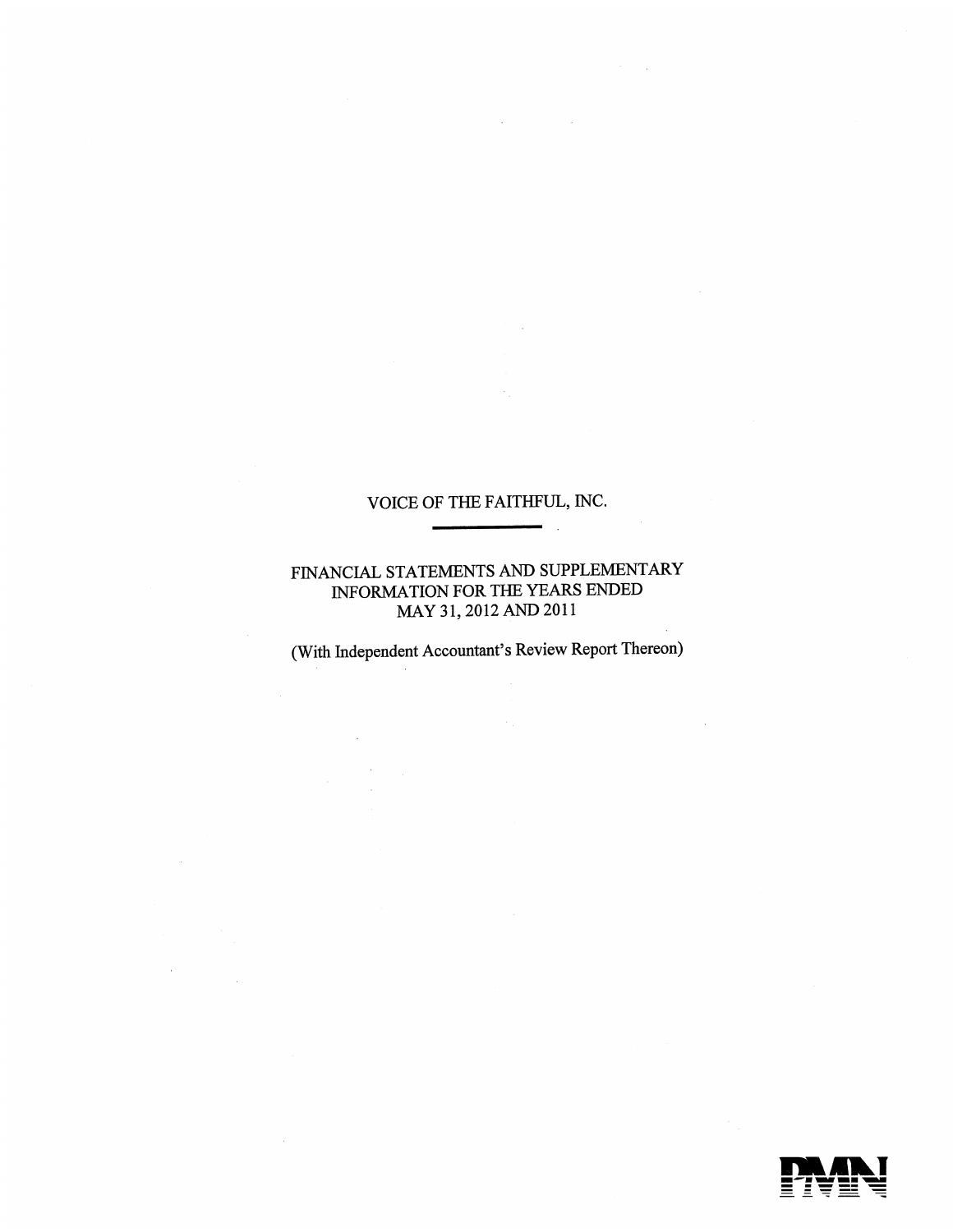# TABLE OF CONTENTS

 $\mathcal{L}^{\text{max}}_{\text{max}}$  and  $\mathcal{L}^{\text{max}}_{\text{max}}$ 

 $\mathcal{A}^{\pm}$ 

 $\sim$ 

 $\mathcal{L}^{\text{max}}_{\text{max}}$ 

|                                                                 | Page           |
|-----------------------------------------------------------------|----------------|
| INDEPENDENT ACCOUNTANT'S REVIEW REPORT                          |                |
| FINANCIAL STATEMENTS:                                           |                |
| <b>Statements of Financial Position</b>                         | 2              |
| <b>Statements of Activities</b>                                 | 3              |
| <b>Statements of Cash Flows</b>                                 | $\overline{4}$ |
| Notes to Financial Statements                                   | $5-10$         |
| SUPPLEMENTARY INFORMATION:                                      |                |
| Schedule of Functional Expenses for the Year Ended May 31, 2012 | 12             |



 $\label{eq:2} \frac{1}{\sqrt{2\pi}}\int_{0}^{\pi} \frac{1}{\sqrt{2\pi}}\left(\frac{1}{\sqrt{2\pi}}\right)^{2}d\mu$ 

 $\sim 10^{-10}$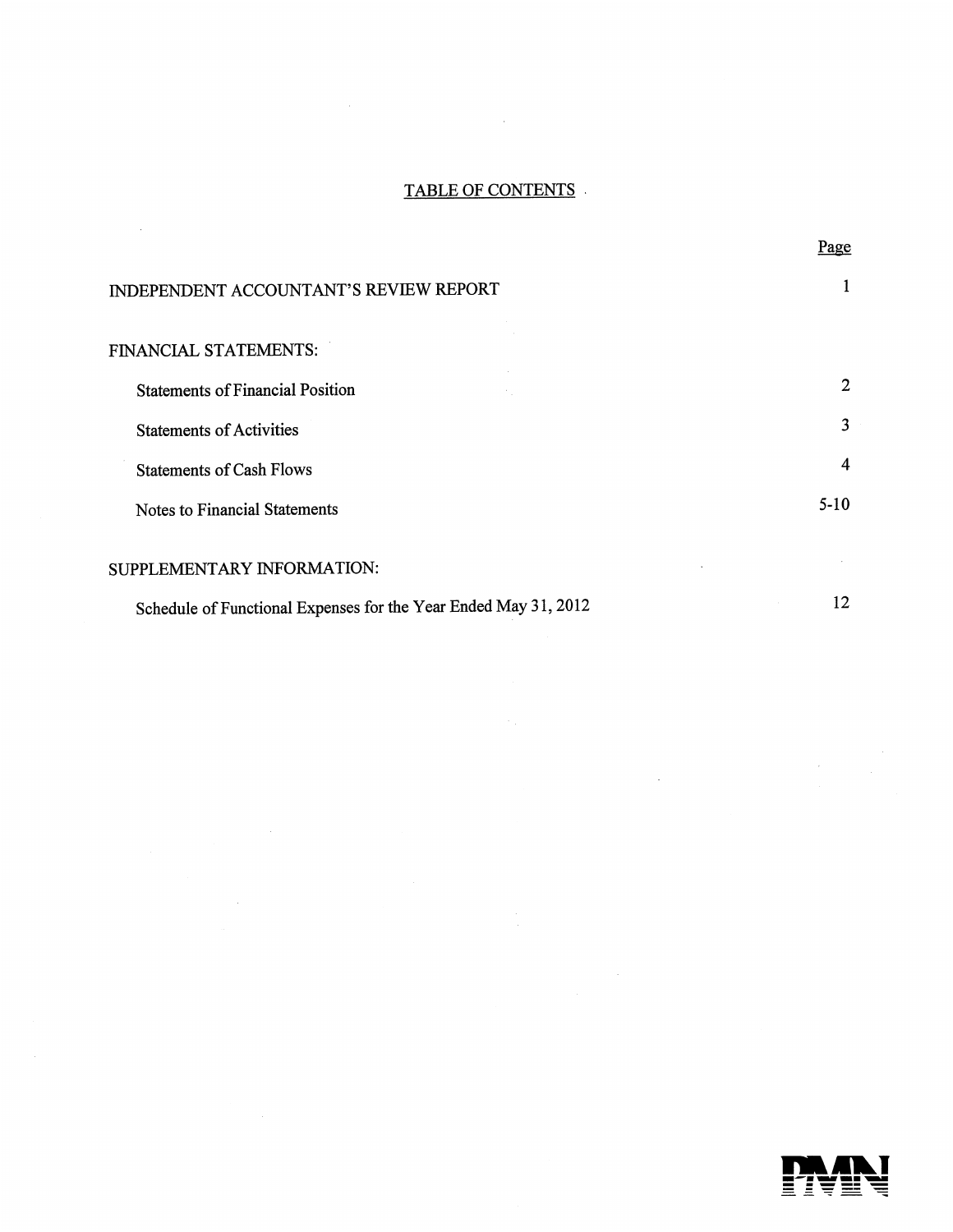

## INDEPENDENT ACCOUNTANT'S REVIEW REPORT

To the Board of Trustees Voice of the Faithful, Inc. Needham, Massachusetts

We have reviewed the accompanying statements of financial position of Voice of the Faithful, Inc. (a not-forprofit organization) as of May 31, 2012 and 2011, and the related statements of activities and cash flows for the years then ended. A review includes primarily applying analytical procedures to management's financial data and making inquiries of Organization management. A review is substantially less in scope than an audit, the objective of which is the expression of an opinion regarding the financial statements as a whole. Accordingly, we do not express such an opinion.

Management is responsible for the preparation and fair presentation of the financial statements in accordance with accounting principles generally accepted in the United States of America and for designing, implementing, and maintaining internal control relevant to the preparation and fair presentation of the financial statements.

Our responsibility is to conduct the reviews in accordance with Statements on Standards for Accounting and Review Services issued by the American Institute of Certified Public Accountants. Those standards require us to perform procedures to obtain limited assurance that there are no material modifications that should be made to the financial statements. We believe that the results of our procedures provide a reasonable basis for our report.

Based on our reviews, we are not aware of any material modifications that should be made to the accompanying financial statements in order for them to be in conformity with accounting principles generally accepted in the United States of America.

Our reviews were made primarily for the purpose of expressing a conclusion that there are no material modifications that should be made to the financial statements in order for them to be in conformity with accounting principles generally accepted in the United States of America. The supplementary information included on page 12 is presented for purposes of additional analysis and is not a required part of the basic financial statements. Such information has been subjected to the inquiry and analytical procedures applied in the review of the basic financial statements, and we did not become aware of any material modifications that should be made to such information.

Parent, Westpurghlin + Nangle

Certified Public Accountants, Inc.

October 18, 2012

Fax *6171423-3955* Fax *5081823-6976* 

1 160 Federal Street Ten Commerce Way (160 Federal Street Way (160 Federal Street Way (160 Federal Street Parent, McLaughlin & Nangle Raynham, MA 02767-1071 617/426-9440 **617/426-9440** 508/880-4955<br>ax 617/423-3955 **Fax 508/823-6976** 

www.pmn.com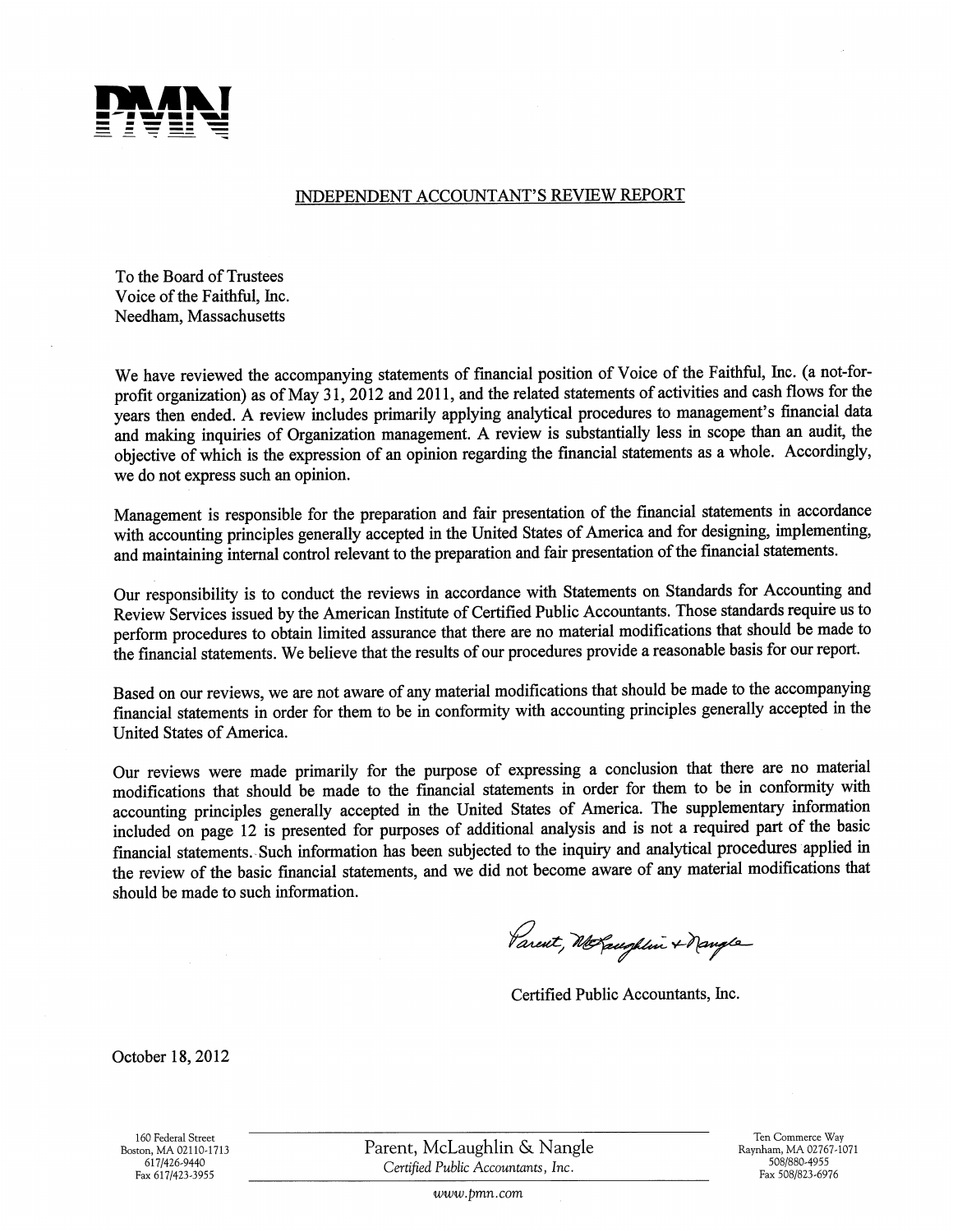# STATEMENTS OF FINANCIAL POSITION

|                                                                                                                       |    |                            | May 31 |                            |  |
|-----------------------------------------------------------------------------------------------------------------------|----|----------------------------|--------|----------------------------|--|
|                                                                                                                       |    | 2012                       |        | 2011                       |  |
| <b>ASSETS</b>                                                                                                         |    |                            |        |                            |  |
| Current assets:<br>Cash<br>Unconditional promises to give<br>Prepaid expenses and other current assets                | \$ | 135,955<br>36,400          | \$     | 176,063<br>3,120<br>13,582 |  |
| Total current assets                                                                                                  |    | 172,355                    |        | 192,765                    |  |
| Equipment, net                                                                                                        |    | 5,135                      |        | 7,434                      |  |
| Intangible assets, net                                                                                                |    | 2,957                      |        | 3,342                      |  |
| <b>Total assets</b>                                                                                                   | \$ | 180,447                    | $\$$   | 203,541                    |  |
| <b>LIABILITIES AND NET ASSETS</b>                                                                                     |    |                            |        |                            |  |
| <b>Current liabilities:</b><br>Accounts payable<br>Accrued expenses and other current liabilities<br>Deferred revenue | \$ | 25,006<br>22,012<br>24,260 | \$     | 22,903<br>23,006<br>1,224  |  |
| Total current liabilities                                                                                             |    | 71,278                     |        | 47,133                     |  |
| Net assets:<br>Unrestricted<br>Temporarily restricted                                                                 |    | 95,390<br>13,779           |        | 119,589<br>36,819          |  |
| Total net assets                                                                                                      |    | 109,169                    |        | 156,408                    |  |
| Total liabilities and net assets                                                                                      | S  | 180,447                    | \$     | 203,541                    |  |

See independent accountant's review report and notes to financial statements.<br> $-2$ -



 $\sim$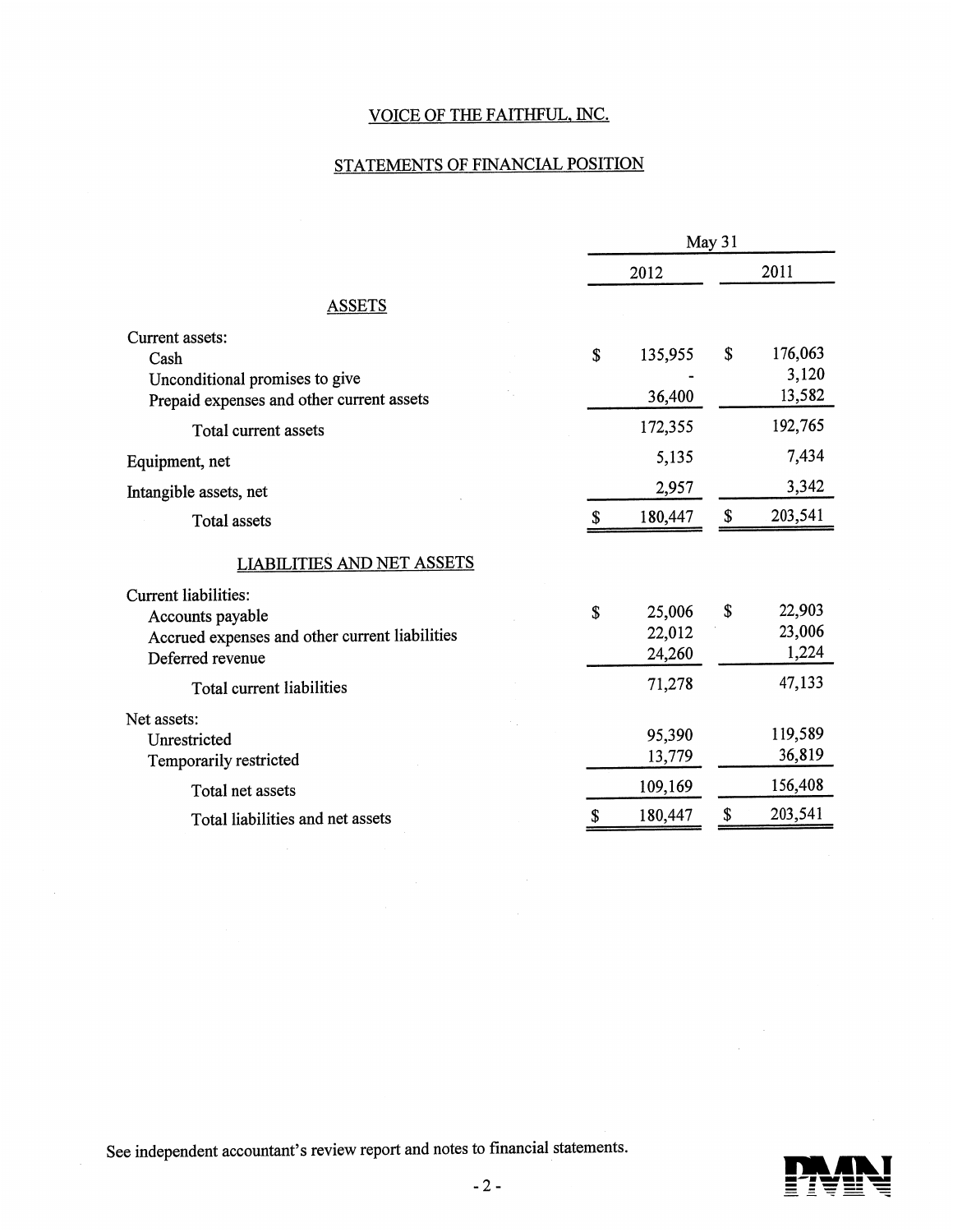# STATEMENTS OF ACTIVITIES

 $\bar{\beta}$ 

 $\hat{\mathcal{A}}$ 

# YEARS ENDED MAY 31, 2012 AND 2011

|                                         |    |                       |    | 2012        |    |                       |     |                       |   | 2011        |    |                       |
|-----------------------------------------|----|-----------------------|----|-------------|----|-----------------------|-----|-----------------------|---|-------------|----|-----------------------|
|                                         |    |                       |    | Temporarily |    |                       |     |                       |   | Temporarily |    |                       |
|                                         |    | Unrestricted          |    | Restricted  |    | Total                 |     | Unrestricted          |   | Restricted  |    | Total                 |
| REVENUE:                                |    |                       |    |             |    |                       |     |                       |   |             |    |                       |
| Contributions                           | မာ | 89,599                | ⊷  | 6,860       | မာ | 396,459               | မာ  | 409,547               | ⊷ | 26,467      | မာ | 436,014               |
| Donated services                        |    |                       |    |             |    |                       |     |                       |   |             |    |                       |
| Other                                   |    | 9,273<br>1,764<br>116 |    |             |    | 9,273<br>1,764<br>116 |     | 7,923<br>2,402<br>192 |   |             |    | 7,923<br>2,402<br>192 |
| Interest income                         |    |                       |    |             |    |                       |     |                       |   |             |    |                       |
| Net realized and unrealized gain (loss) |    |                       |    |             |    |                       |     |                       |   |             |    |                       |
| on investments                          |    | 259                   |    |             |    | 259                   |     | (30)                  |   |             |    | (30)                  |
| Net assets released from restrictions   |    | 29,900                |    | (29,900)    |    |                       |     | 57,670                |   | (57, 670)   |    |                       |
| Total revenue                           |    | 430,911               |    | (23,040)    |    | 407.871               |     | 477,704               |   | (31, 203)   |    | 446,501               |
| EXPENSES:                               |    |                       |    |             |    |                       |     |                       |   |             |    |                       |
| Program services                        |    | 215,516               |    |             |    | 215,516               |     | 243,266               |   |             |    | 243,266               |
| Fundraising                             |    | 132,292               |    |             |    | 132,292               |     | 143,370               |   |             |    | 143,370               |
| Management and general                  |    | 107,302               |    |             |    | 107,302               |     | 12,902                |   |             |    | 112,902               |
| Total expenses                          |    | 455,110               |    |             |    | 455,110               |     | 499,538               |   |             |    | 499,538               |
| CHANGE IN NET ASSETS                    |    | (24, 199)             |    | (23,040)    |    | (47,239)              |     | (21, 834)             |   | (31,203)    |    | (53,037)              |
| NET ASSETS, beginning of year           |    | 119,589               |    | 36,819      |    | 156,408               |     | 141,423               |   | 68,022      |    | 209,445               |
| NET ASSETS, end of year                 |    | 95,390                | မာ | 13,779      |    | 109,169               | မျူ | 119,589               | ↮ | 36,819      | ↮  | 156,408               |

See independent accountant's review report and notes to financial statements.

 $\frac{1}{\sqrt{2}}$ 



 $-3-$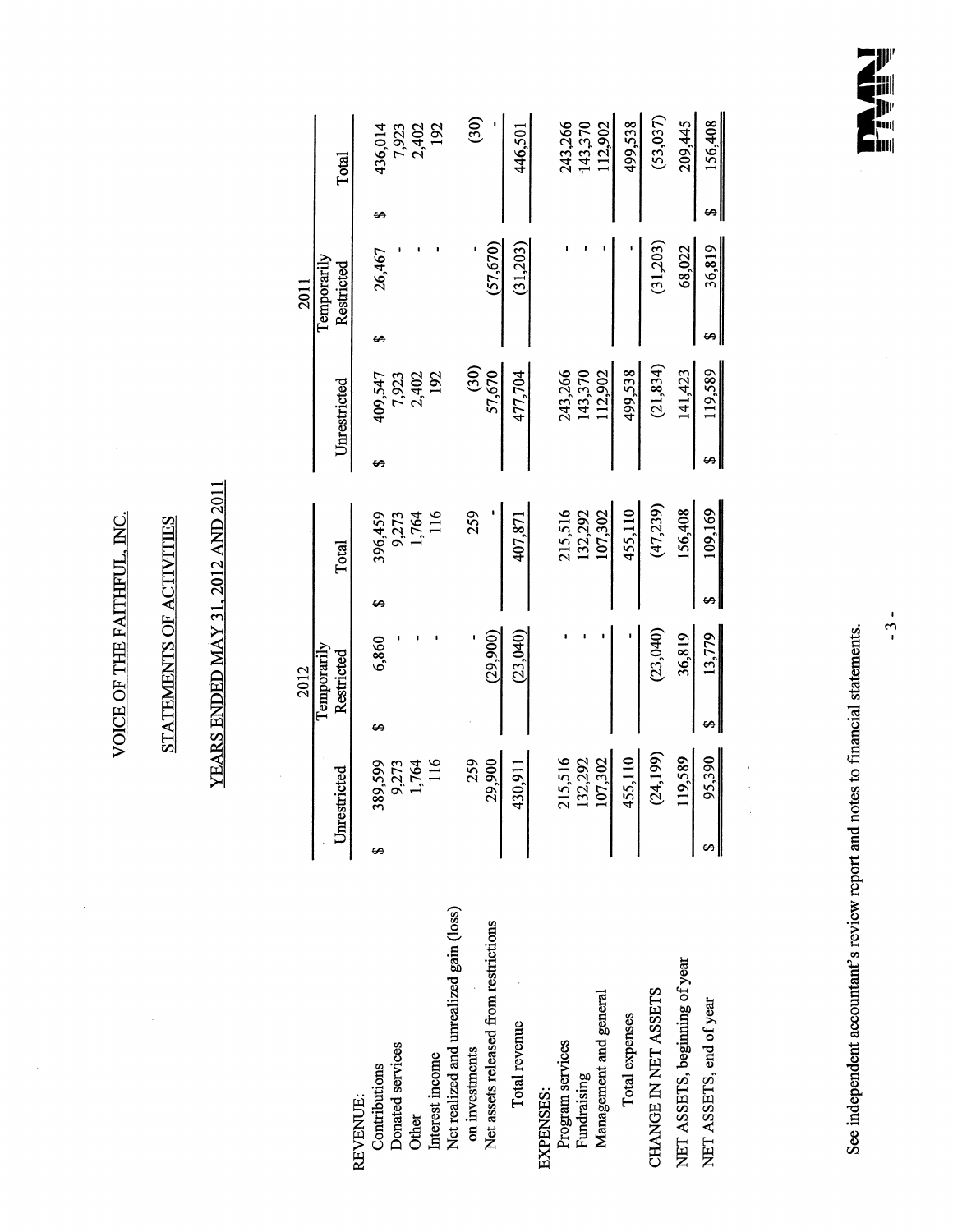$\sim$ 

 $\sim$ 

 $\sim$ 

# STATEMENTS OF CASH FLOWS

|                                                                                                                                                                | Year Ended May 31         |                           |                         |
|----------------------------------------------------------------------------------------------------------------------------------------------------------------|---------------------------|---------------------------|-------------------------|
|                                                                                                                                                                | 2012                      |                           | 2011                    |
| CASH FLOWS FROM OPERATING ACTIVITIES:<br>Change in net assets<br>Adjustments to reconcile change in net assets to net cash                                     | \$<br>(47,239)            | \$                        | (53,037)                |
| used by operating activities:<br>Depreciation and amortization<br>Donations of investment securities<br>Net realized and unrealized (gain) loss on investments | 3,731<br>(1,948)<br>(259) |                           | 3,375<br>(1, 934)<br>30 |
| (Increase) decrease in assets:<br>Unconditional promises to give<br>Prepaid expenses and other current assets<br>Increase (decrease) in liabilities:           | 3,120<br>(22, 818)        |                           | (405)<br>(3,176)        |
| Accounts payable<br>Accrued expenses and other current liabilities<br>Deferred revenue                                                                         | 2,103<br>(994)<br>23,036  |                           | 17,380<br>282<br>1,224  |
| Total adjustments                                                                                                                                              | 5,971                     |                           | 16,776                  |
| Net cash used by operating activities                                                                                                                          | (41,268)                  |                           | (36,261)                |
| CASH FLOWS FROM INVESTING ACTIVITIES:<br>Proceeds from the sales of investments<br>Purchases of equipment                                                      | 2,207<br>(1,047)          |                           | 2,750<br>(2,148)        |
| Net cash provided by investing activities                                                                                                                      | 1,160                     |                           | 602                     |
| NET DECREASE IN CASH                                                                                                                                           | (40, 108)                 |                           | (35, 659)               |
| CASH, beginning of year                                                                                                                                        | 176,063                   |                           | 211,722                 |
| CASH, end of year                                                                                                                                              | \$<br>135,955             | $\boldsymbol{\mathsf{S}}$ | 176,063                 |
| SUPPLEMENTAL DISCLOSURE:                                                                                                                                       |                           |                           |                         |
| Donations of investment securities                                                                                                                             | \$<br>1,948               | \$                        | 1,934                   |

See independent accountant's review report and notes to financial statements.<br>-4 -

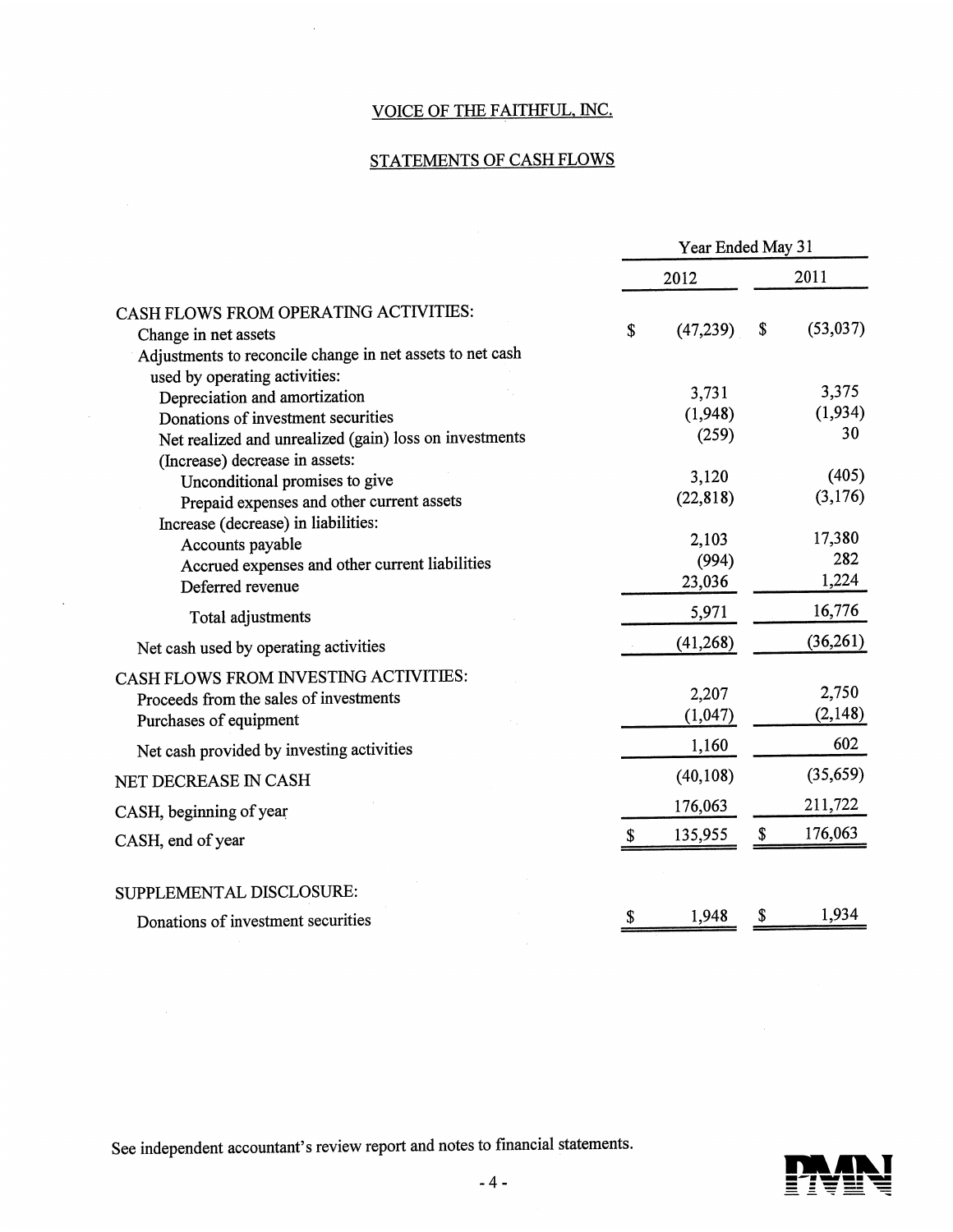#### NOTES TO FINANCIAL STATEMENTS

#### YEARS ENDED MAY 31, 2012 AND 2011

#### A. Organization:

Voice of the Faithful, Inc. (the Organization) is a not-for-profit organization formed in response to the clergy sexual abuse crisis. The Organization's mission is to provide a prayerful voice, attentive to the Spirit, through which the Faithful can actively participate in the governance and guidance of the Catholic Church. The Organization seeks to: support survivors of clergy sexual abuse; support priests of integrity; and shape structural change within the Church. The Organization was incorporated on June 26, 2002 and was approved as a 501(c)(3) organization by the Internal Revenue Service. The major sources of funding come from individual contributors sharing the concerns of the Organization.

#### B. Summary of Significant Accounting Policies:

#### Basis of accounting:

The financial statements of the Organization have been prepared on the accrual basis of accounting and accordingly reflect all significant receivables, payables, and other liabilities.

#### Use of estimates:

The preparation of financial statements in conformity with generally accepted accounting principles requires management to make estimates and assumptions that affect the reported amounts of assets and liabilities and disclosure of contingent assets and liabilities at the date of the fmancial statements, and the reported amounts of revenues and expenses during the reporting period. Actual results could differ from those estimates.

#### Basis of presentation:

The Organization is required to report information regarding its financial position and activities according to three classes of net assets (unrestricted net assets, temporarily restricted net assets, and permanently restricted net assets) based upon the existence or absence of donor imposed restrictions.

#### Net assets:

#### Unrestricted net assets:

Unrestricted net assets represent those assets not subject to donor-imposed restrictions.

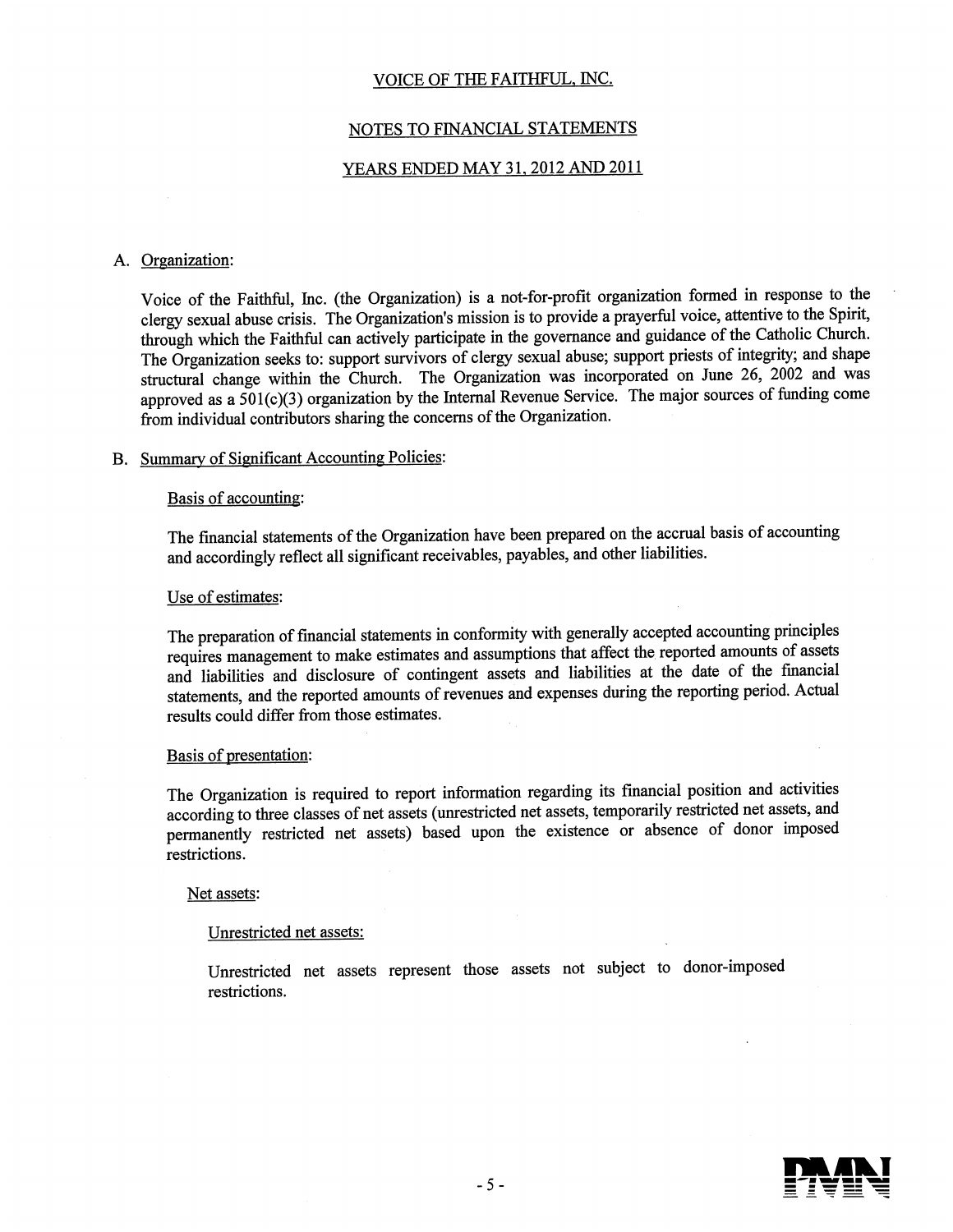#### NOTES TO FINANCIAL STATEMENTS

#### YEARS ENDED MAY 31. 2012 AND 2011

#### (continued)

#### B. Summary of Significant Accounting Policies – (continued):

 $Net$  assets  $-$  (continued):

#### Temporarily restricted net assets:

Temporarily restricted net assets are subject to explicit or implicit donor-imposed stipulations that may or will be met by actions of the Organization and/or the passage of time.

#### Permanently restricted net assets:

Permanently restricted net assets are subject to explicit or implicit donor-imposed stipulations that they be maintained permanently by the Organization. Generally, the donors of these assets permit the Organization to use all or part of the income earned on related investments for general or restricted purposes.

#### Investments:

Investments are stated at fair value. Net realized and unrealized gains and losses are reflected in the accompanying Statements of Activities.

#### Unconditional promises to give:

Unconditional promises to give that are expected-to be collected within one year are recorded at their net realizable value. Unconditional promises to give that are expected to be collected in future years are recorded at the present value of estimated future cash flows. The discounts on those amounts are computed at an appropriate discount rate commensurate with the risks involved. Amortization of the discount is included in contribution revenue.

#### Equipment:

Equipment is recorded at cost or, if donated, at fair value at the time of donation. Depreciation is provided using the straight-line method over the estimated useful lives of the respective assets. Purchases are determined to be capital assets based upon the Organization's policy of capitalizing assets acquired at a cost exceeding \$500. Those items that are not capitalized are immediately expensed.

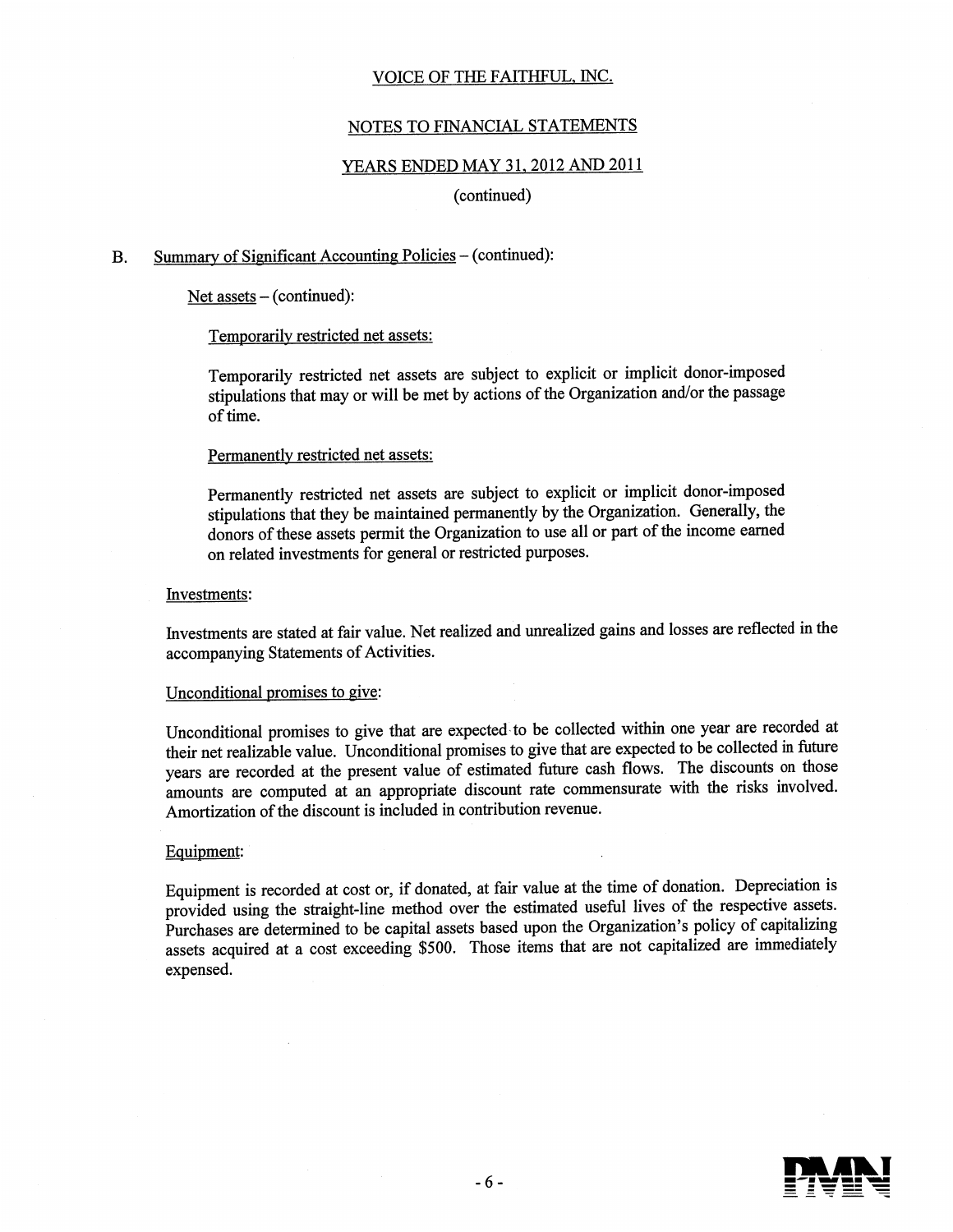#### NOTES TO FINANCIAL STATEMENTS

#### YEARS ENDED MAY 31. 2012 AND 2011

#### (continued)

#### B. Summary of Significant Accounting Policies - (continued):

#### Intangible assets:

Intangible assets represent trademark costs and website and database development costs. Trademark costs are amortized using the straight-line method over seventeen years. Website and database development costs are amortized using the straight-line method over three years.

#### Deferred revenue:

Deferred revenue consists of registration fees received in advance of the Organization's conference being held in fiscal 2013.

#### Contributions:

The Organization follows FASB ASC 958-605, "Accounting for Contributions Received and Contributions Made". In accordance with ASC 958-605, contributions received are recorded as unrestricted, temporarily restricted, or permanently restricted support, depending on the existence and/or nature of any donor restrictions. The Organization has not received any contributions with donor-imposed restrictions that would result in permanently restricted net assets. In-kind donations are reflected at their fair values at the date of receipt.

#### Donated investments, equipment, and services:

Donations of investments and equipment are recorded as revenues at their estimated fair value at the date of donation. Donated services are recorded as revenues and expenses at fair value when determinable, otherwise at values indicated by the donor.

Other donated services, such as those provided by the Organization's volunteers, have not been reflected in the financial statements either because the services do not require a specialized skill or because no objective basis is available to measure the value of such services.

#### Income taxes:

The Organization is exempt from federal income taxes, under Section 50l(c)(3) of the Internal Revenue Code. The Organization is, however, subject to the tax on unrelated business income, if any such income exists. In addition, the Organization qualifies for the charitable contribution deduction under Section 170(b)(l)(A) and has been classified as an organization that is not a private foundation under Section 509(a).

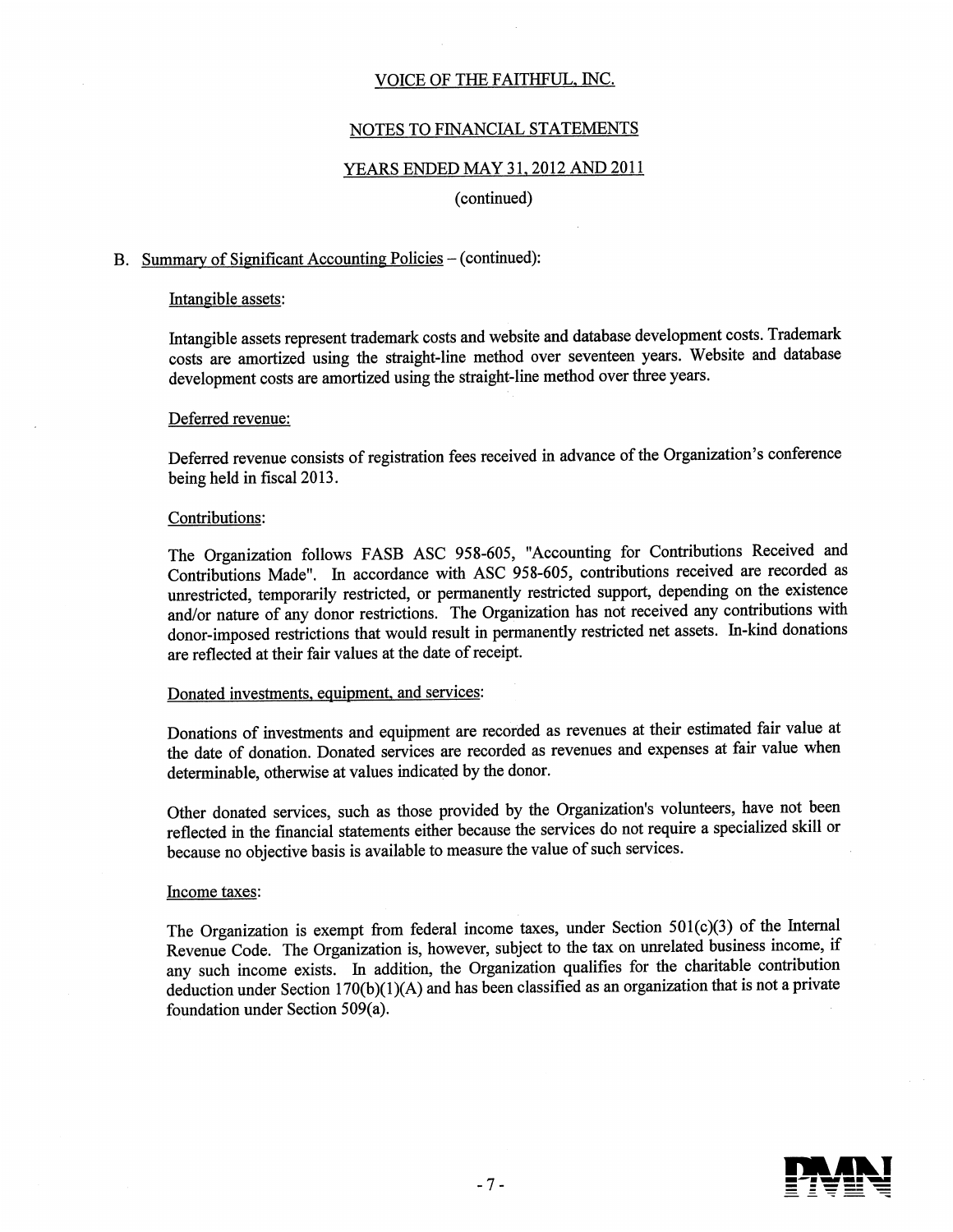#### NOTES TO FINANCIAL STATEMENTS

# YEARS ENDED *MAY* 31. 2012 AND 2011

#### (continued)

### B. Summary of Significant Accounting Policies - (continued):

Income  $taxes - (continued)$ :

The Organization recognizes and measures its unrecognized tax positions in accordance with FASB ASC 740, Accounting for Uncertainties in Income Taxes. Under that guidance the Organization assesses the likelihood, based on their technical merit, that tax positions will be sustained upon examination based on the facts, circumstances and information available at the end of each period. The measurement of unrecognized tax positions is adjusted when new information is available, or when an event occurs that requires a change. The Organization has not identified any uncertain tax positions at May 31, 2012 and 2011. Interest and penalties associated with unrecognized income tax positions, if<br>identified would be classified as additional income taxes in the Statement of Activities. The identified, would be classified as additional income taxes in the Statement of Activities. Organization believes it is no longer subject to examination by the Internal Revenue Service for years before 2008,

#### Subsequent events:

Subsequent events have been evaluated through October 18, 2012, which is the date the financial statements were available to be issued.

#### C. Equipment:

Equipment consisted of the following at May 31,2012 and 2011:

|                                                             |    | 2012            | 2011 |                 |  |
|-------------------------------------------------------------|----|-----------------|------|-----------------|--|
| Computers and software<br>Furniture, fixtures and equipment | \$ | 21,607<br>7,218 | S    | 20,560<br>7,218 |  |
|                                                             |    | 28,825          |      | 27,778          |  |
| Less: Accumulated depreciation                              |    | (23,690)        |      | (20, 344)       |  |
|                                                             | S  | 5,135           |      | 7,434           |  |

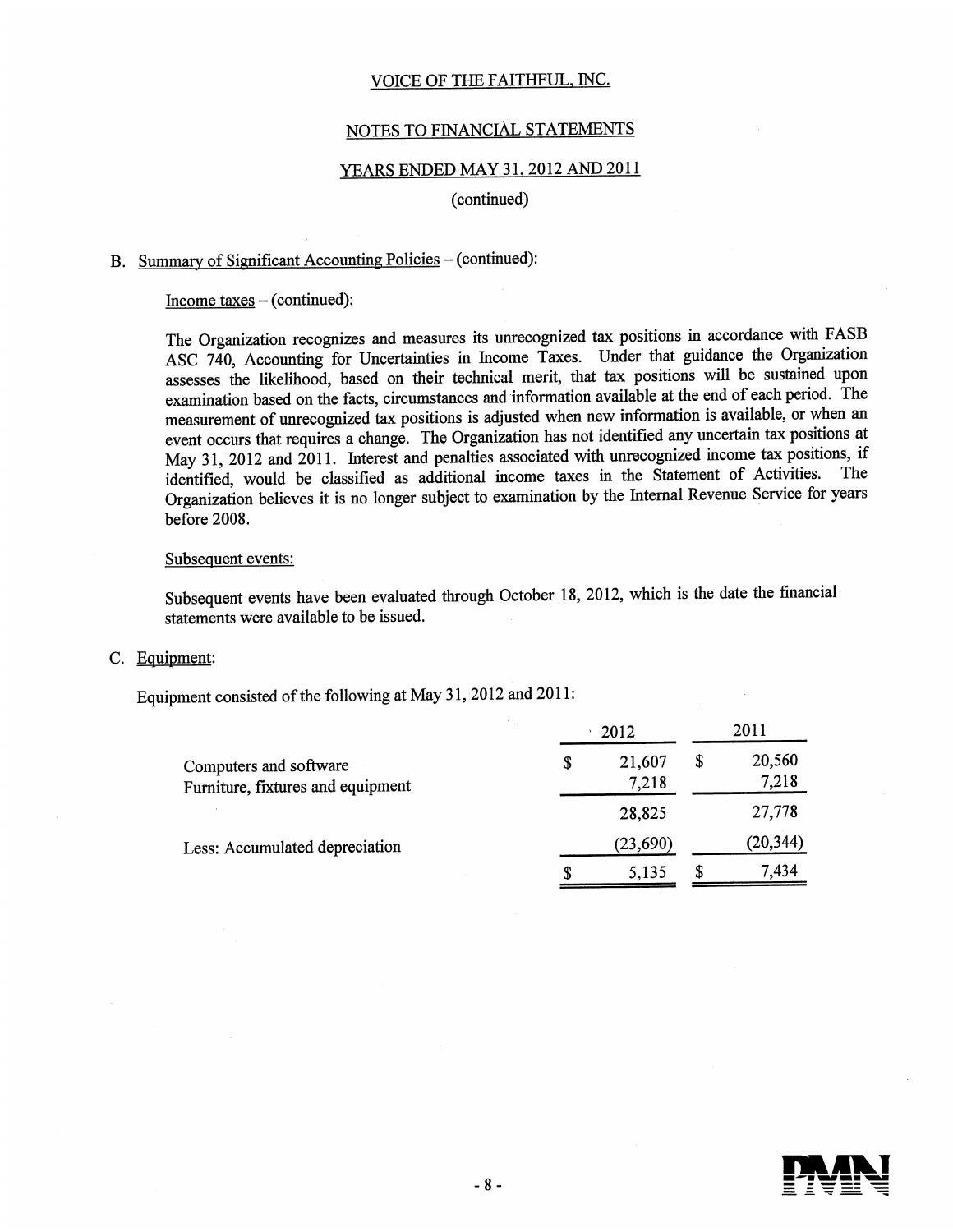#### NOTES TO FINANCIAL STATEMENTS

#### YEARS ENDED MAY 31. 2012 AND 2011

#### (continued)

#### D. Intangible Assets:

Intangible assets consisted of the following at May 31,2012 and 2011:

| Website and database development<br>Trademark | \$ | 38,212<br>6,550 | S | 38,212<br>6,550 |
|-----------------------------------------------|----|-----------------|---|-----------------|
|                                               |    | 44,762          |   | 44,762          |
| Less: Accumulated amortization                |    | (41, 805)       |   | (41, 420)       |
|                                               | S  | 2,957           | S | 3,342           |

#### E. Donated Services:

During the year ended May 31, 2012, the Organization received donations of \$3,086 for unreimbursed expenses of an officer, \$4,792 of travel expenses from trustees and other affiliated individuals that attended its various meetings and \$1,395 of donated services from a member. During the year ended May 31, 2011, the Organization received donations of \$4,712 of travel expenses from trustees and other affiliated individuals that attended its various meetings and \$3,211 for an unreimbursed donation for expenses of an officer. Total donated services, valued at \$9,273 and \$7,923, are reported as donated services and program services expenses in the accompanying financial statements for the years ended May 31, 2012 and 2011, respectively.

#### F. Restrictions on Net Assets:

Temporarily restricted net assets at May 31,2012 and 2011, are available for the following purposes:

|                                       | 2012         | 2011 |        |  |
|---------------------------------------|--------------|------|--------|--|
| Universal Church Reform               | \$<br>8,159  | \$   | 10,660 |  |
| Website Maintenance                   | 2,500        |      |        |  |
| Local Action                          | 2,070        |      | 2,070  |  |
| Communications                        | 581          |      | 725    |  |
| Child Protection & Support Survivors  | 427          |      | 494    |  |
| <b>Bishops' Mailing</b>               | 42           |      | 42     |  |
| <b>E&amp;R Women's Fund</b>           |              |      | 22,528 |  |
| <b>Survivor Support Working Group</b> |              |      | 300    |  |
|                                       | \$<br>13,779 | S    | 36,819 |  |

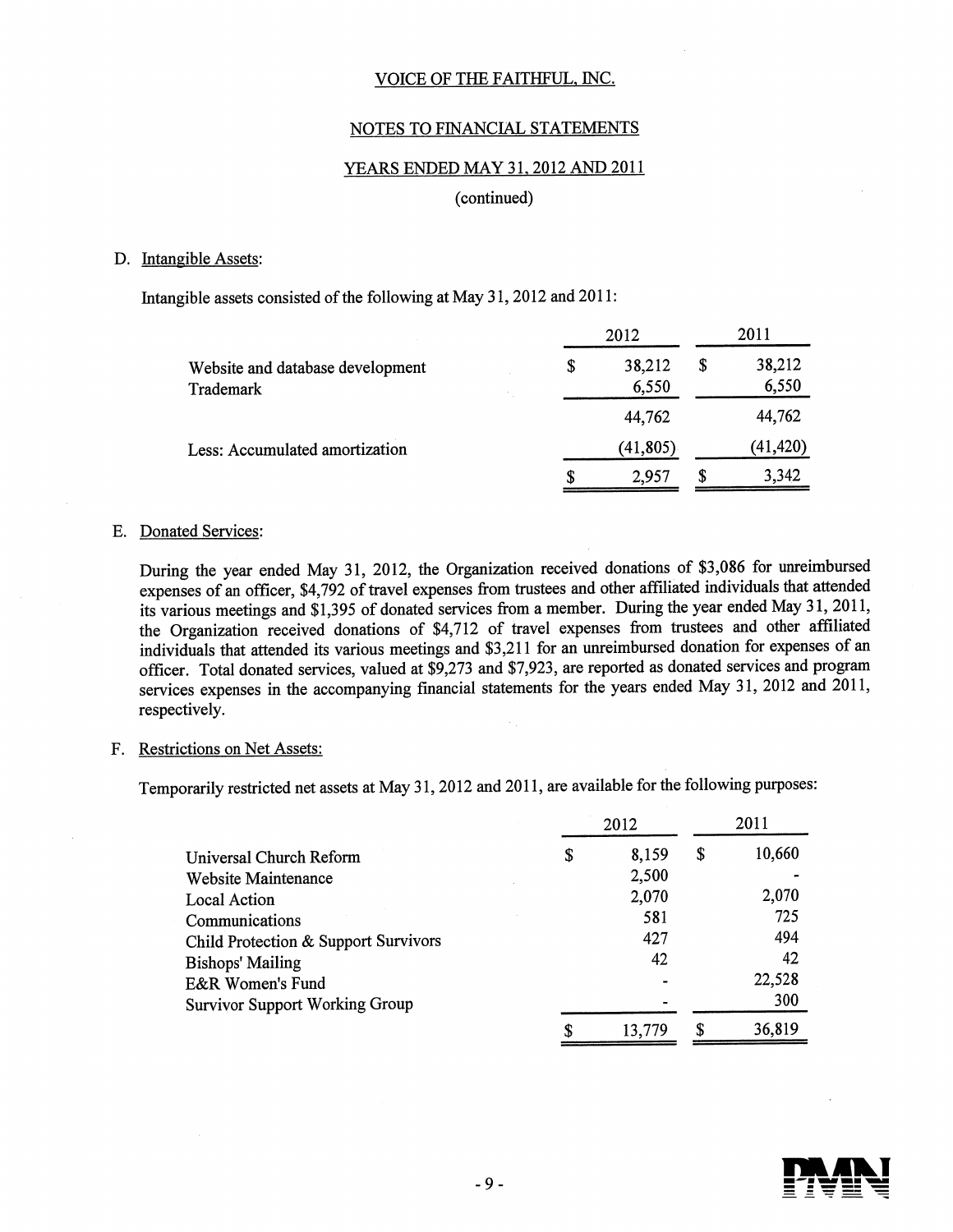#### NOTES TO FINANCIAL STATEMENTS

# YEARS ENDED MAY 31, 2012 AND 2011

#### (continued)

# 0. Functional Expense Allocation:

The costs of providing the various programs and activities have been summarized on a functional basis in the Statements of Activities. Accordingly, certain costs have been allocated among the programs and supporting services benefited.

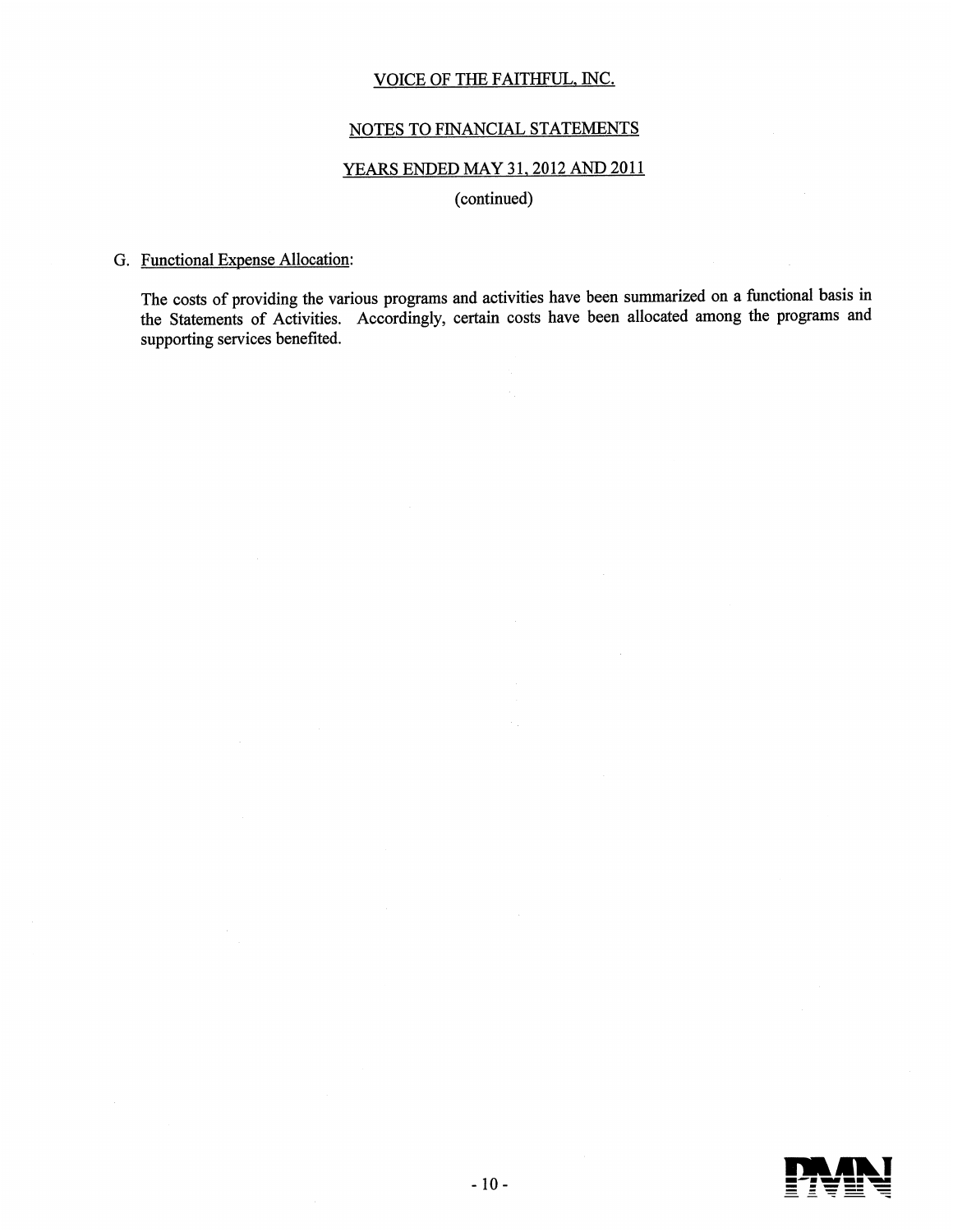# SUPPLEMENTARY INFORMATION

 $\sim \kappa_{\rm p}$ 

 $\mathcal{L}^{\text{max}}_{\text{max}}$  and  $\mathcal{L}^{\text{max}}_{\text{max}}$ 

 $\mathcal{A}^{\mathcal{A}}$ 

 $\mathcal{L}^{\text{max}}_{\text{max}}$ 

 $\sim 10^6$ 

 $\bar{\beta}$ 

 $\bar{z}$